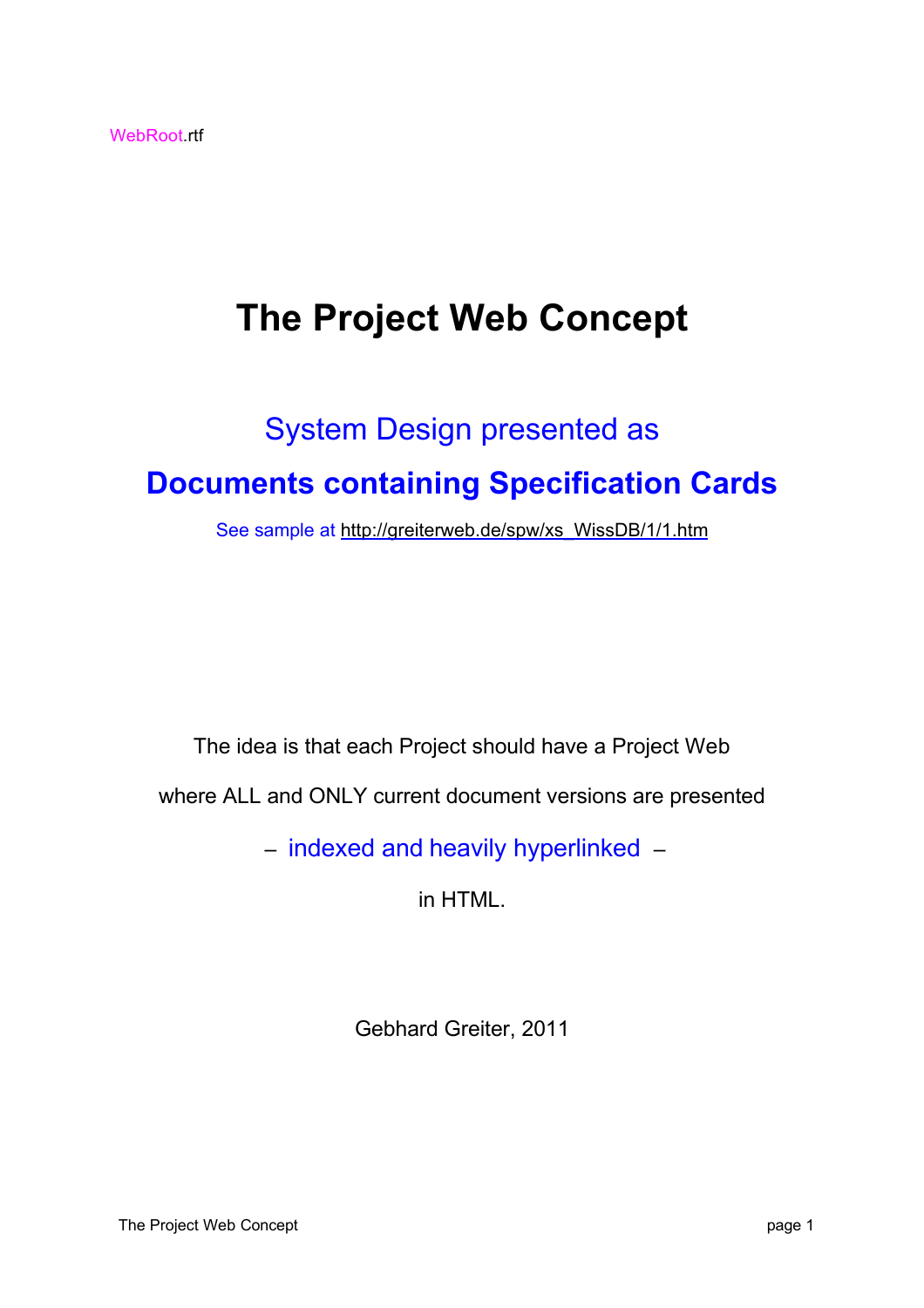## **Notation and Terminology**

The word **Concept** – when used in this document – always refers to a typed concept in the following sense:

Each concept specified in a software design paper is given a name starting with a prefix telling you the type of the concept. Prefix semantics for the concepts currently supported by C\_projweb are:

**D\_( ... )** = A logical name of a document (a so-called Semi Title, need not be unique) **R\_** = A requirement **C\_** = A software component **S** = A service offered by software component (and callable via at least an API) **\$\_** = An installation parameter **m** = A task to be performed manually **P**  $=$  A business process or a technical process supporting a business process **A\_** = An actor (in the sense of a user role or a system's role) **V** = A view on data. It should be definable via SQL (so that standard reporting tools can be applied). **B\_** = A business object type: Given any specific **B\_x**, all instances of type **B\_x** are owned by a unique Component. Creating instances is possible via this component only. **D** = A data type **E** = An Entity Type (a relational table)

A *typed name* is an identifier following one of the prefixes defined in this list.

The prefix, denoting the type of Concept identified, may or may not be followed by a blank. The blank, if there, will tell the tool that this specific occurrence of the concept name should not become a hot spot because here the concept is defined (whereas everywhere else it is referred to).

Hyperlinks created by the tool C\_projweb.exe always start

- **at an occurrence of a typed name,**
- or at a navigational element added by the tool itself in order to provide useful hot spots to the reader of the web page.

To use type concept prefixes is all the author of a design paper needs to do in order to allow the tool to create a presentation in which human readers can navigate to the spec via one mouse click only.

If, on the web page, a typed name is not a hotspot, the corresponding concept is not yet specified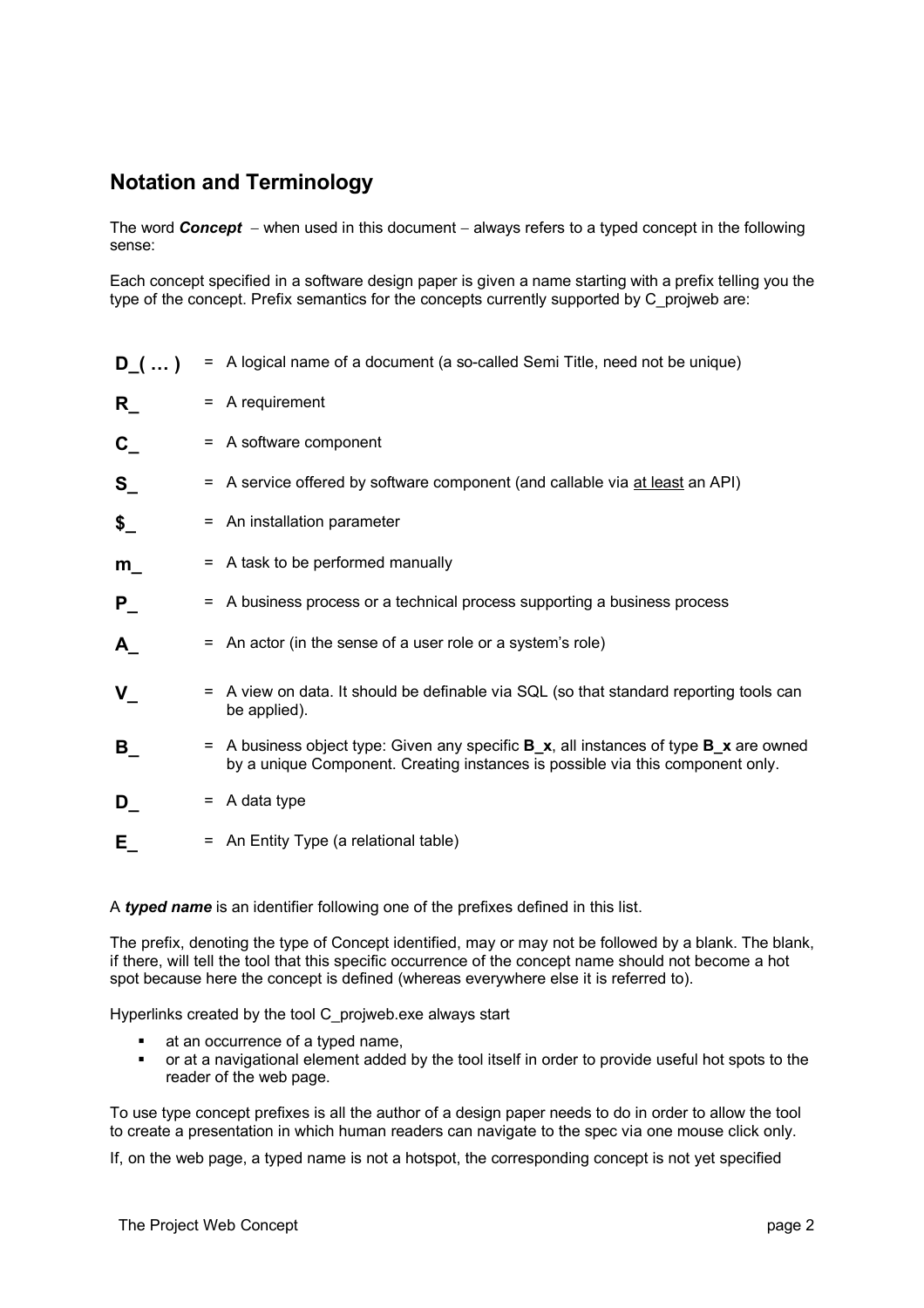(which also is useful information). The tool will mark such occurrences by adding **[?]**. This will help the Quality Manager to see how incomplete the current design may be.

Note also: What we see as a *component C\_…* can be defined to some extent in your project. The general rule however is: Everything not yet typed in the table above should be classified as a component, e.g. interfaces with a non-trivial protocol.

## **Suggestion for a Structure of your Project Folder**

All data in the **Project Folder** should be kept under a deepest node of the following structure:

- **Discussion**
- **Cone File per Topic**
- **Management**
- **Schedule**
- **Budget**
- **Allehorne** CM Reports
- **Requirements**
- **Agreed**
- **Emerging**
- **PDesign**
- **Agreed**
- **Emerging**
- **Code**
- **Test**
- **Design**
- **Drivers**
- Data
- **Example 3** Latest Test Result
- **Project Web** (ALL documents shown in their currently relevant version)
- **YY MM DD VersionName** (none, one, or more such **F R O Z E N** Product Version)
- **Requirements Agreed**
- **Design**
- Code
- **Test**
- Release Notes
- **Products in Use**
- **CDENSOURCE**
- **Licensed**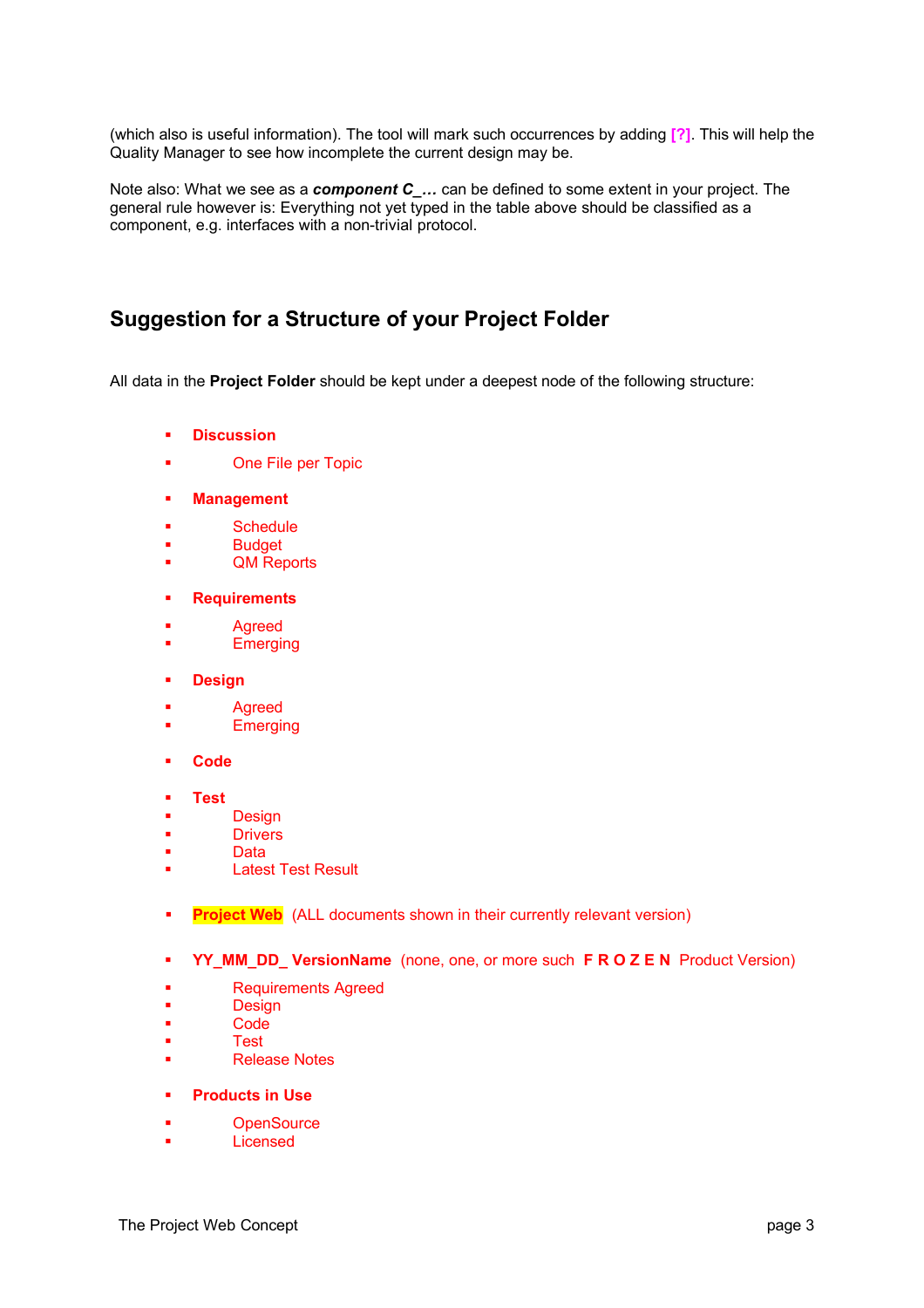- **Products under Evaluation**
- **OpenSource**
- Licensed
- **Outdated**

**Each file or subtree that is meant to be frozen** (because it was **published to a person different from the author**) has to have a name of the form

### **YY\_MM\_DD\_ TOPIC**

such that TOPIC is content characterization and YY\_MM\_DD\_ is the date of publication.

Folders not frozen may contain a subfolder **Outdated**. Files or folders not worth to be read any more should either be deleted or should to go there: **Please, do not keep them elsewhere**.

The **Discussion** folder is a set of subfolders "On TOPIC" which contain files (mails and meeting notes) with an identifier of the form:

### **YY\_MM\_DD\_ TOPIC**

such that TOPIC is chosen by you. Files containing meeting notes should be named

YY MM DD Meeting Notes

so that they can be detected automatically.

#### Each **Requirements** folder only contains files named

#### **Requirements on TOPIC**

If the file is to be read only, the name is to start with a date (seen also as a version number):

#### YY\_MM\_DD\_ Requirements on TOPIC

#### Each **Design** folder should contain files named

#### **Design of TOPIC**

If the file is to be read only, the name is to start with a date (which can be seen as a version number):

#### YY\_MM\_DD\_ Design of TOPIC

Each folder may contain subfolders with names prefixed by **x\_** :

#### **x\_**Actor

**The prefix x\_ is to say:** Ignore me - this is temporary stuff not interesting to any other person than the one that created this folder (a kind of scratch area). We will not loose anything by deleting these data as soon as the Actor is no longer available.